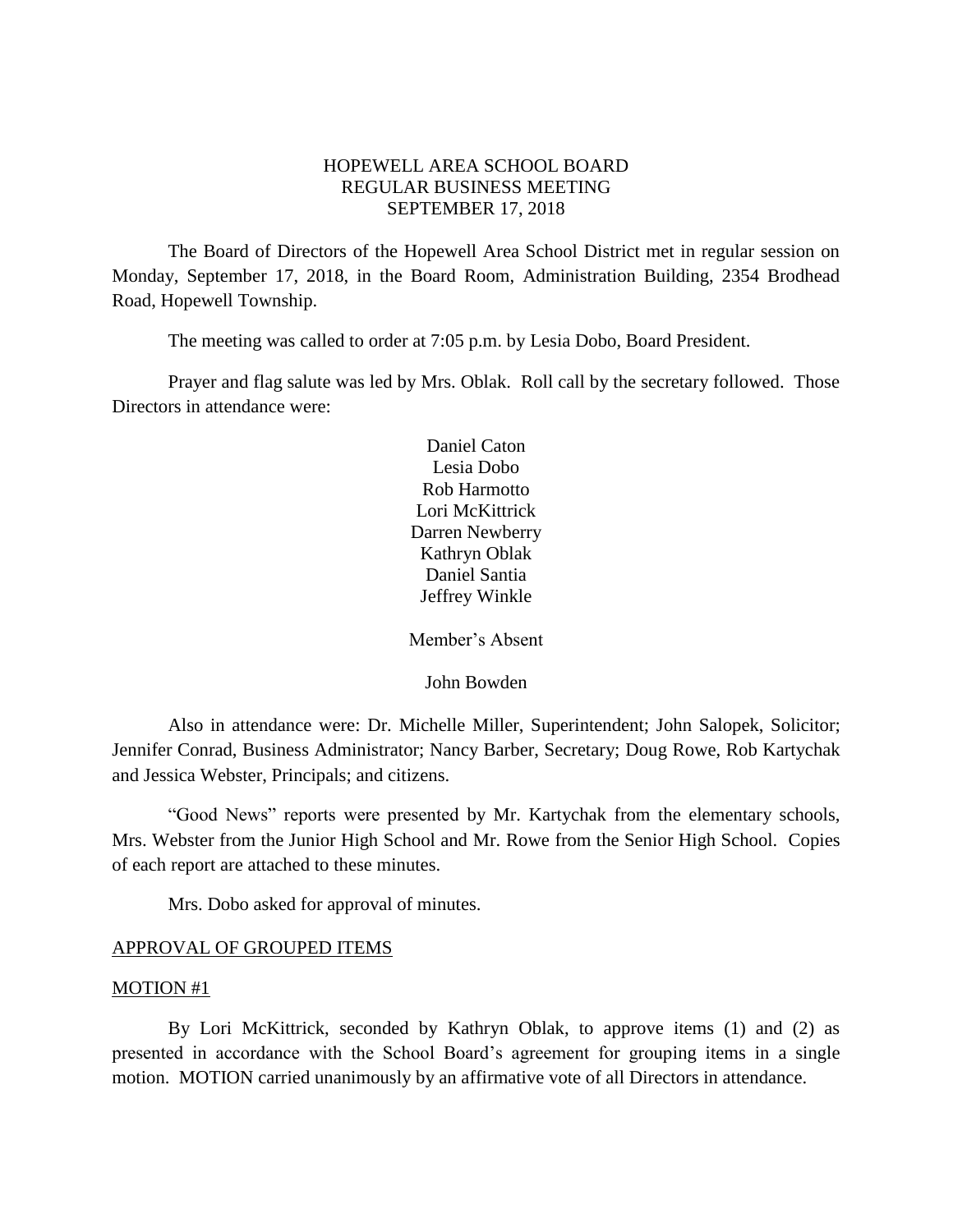## Approval of Minutes

- 1. Recommendation to approve the August 20, 2018 business meeting minutes as presented.
- 2. Recommendation to approve the September 10, 2018 work meeting minutes as presented.

## APPROVAL OF GROUPED ITEMS

### MOTION #2

By Rob Harmotto, seconded by Darren Newberry, to approve items (1) through (3) as presented in accordance with School Board's agreement for grouping items in a single motion. MOTION carried unanimously by an affirmative vote of all Directors in attendance.

### Tax Collectors' Report

1. Recommendation to accept report for taxes collected for the month of August 2018, as presented, and make said report a part of these minutes.

### Treasurer's Report

2. Recommendation to accept report of the Treasurer for the month of August 2018, as presented, and make said report a part of these minutes.

#### Financial Statements

3. Recommendation to accept Financial Statements for the month of August 2018, as presented, and make said statements a part of these minutes.

#### VISITOR'S COMMENTS

Mr. Kerlin, President of the Band Boosters, commended Donnie Short, Barb Faulkner, bus drivers, coaches, students and parents for their actions after witnessing a tractor-trailer accident on the way home for the football game Friday evening. Mr. Short and Ms. Faulkner were able to rescue and aid the driver of an overturned truck while students and parents kept calm and waited to assist if necessary.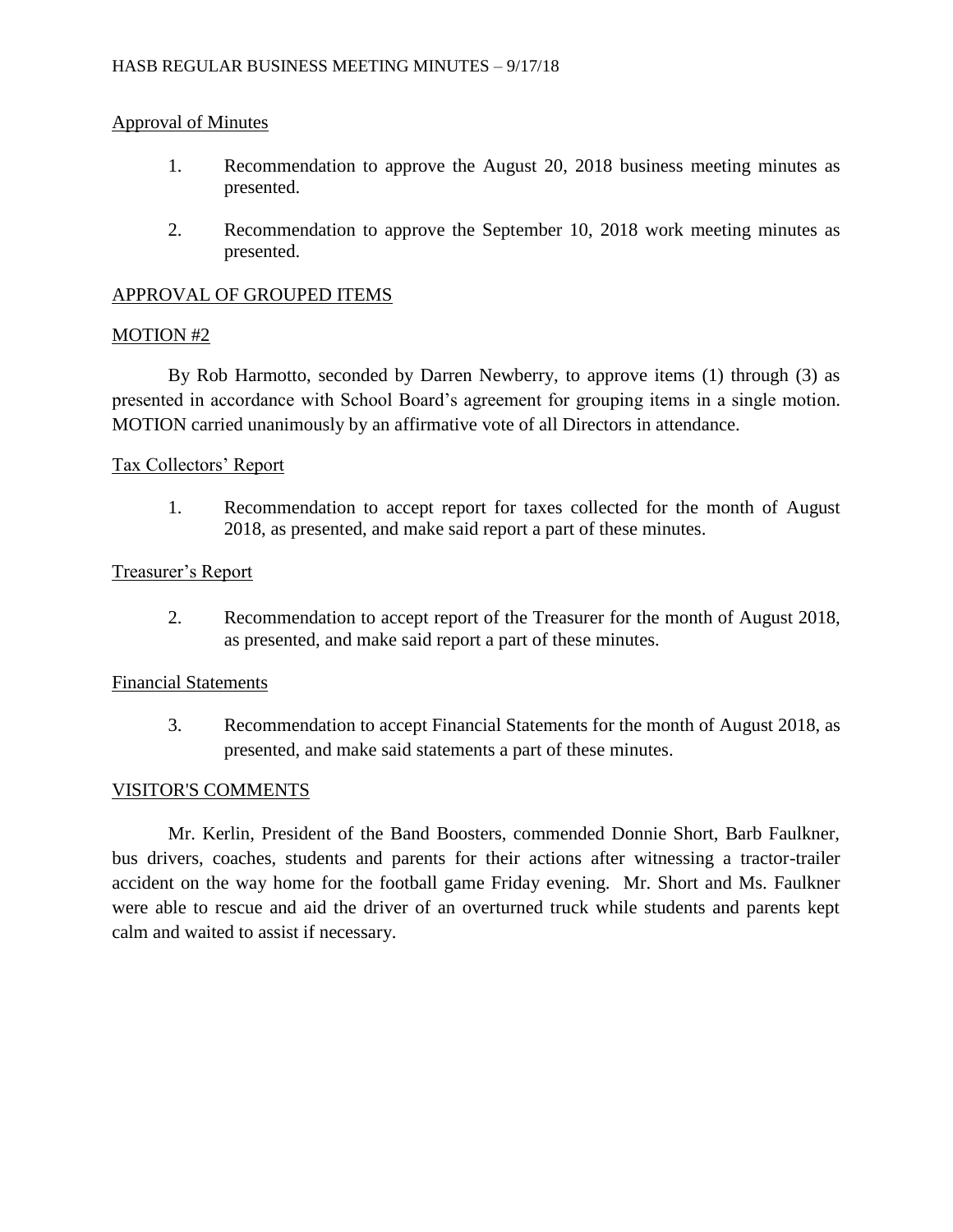At this time Mrs. Dobo asked that Committee discussion and recommendations begin.

### **Education/Curriculum/Instruction by Jeff Winkle, Chair**

#### MOTION #3

By Jeff Winkle, seconded by Daniel Santia, to approve free school privileges for Bryce Nickols to attend Hopewell Elementary School for the 2018-2019 school year. MOTION carried unanimously by an affirmative vote of all Directors in attendance.

#### MOTION #4

By Jeff Winkle, seconded by Kathryn Oblak, to approve the request of Mr. Katkich for the eighth grade field trip to the United States Holocaust Memorial Museum on Friday, October 26, 2018. MOTION carried unanimously by an affirmative vote of all Directors in attendance.

### MOTION #5

By Jeff Winkle, seconded by Daniel Santia, to approve department chairs and club and activity sponsors for Hopewell Junior High School for the 2018-2019 school year. MOTION carried unanimously by an affirmative vote of all Directors in attendance.

### **Buildings and Grounds by Daniel Santia, Chair**

#### MOTION #6

By Daniel Santia, seconded by Darren Newberry, to approve the request of Hopewell Youth Basketball to use Gym A at the Junior High School from October 2018 through March 2019. MOTION carried unanimously by an affirmative vote of all Directors in attendance.

#### MOTION #7

By Daniel Santia, seconded by Jeff Winkle, to approve the request of the Pittsburgh Cultural Trust to use the Senior High School auditorium on February 22, 2019 and April 15, 2019 for the Citizen's Bank Children's Theater Series. MOTION carried unanimously by an affirmative vote of all Directors in attendance.

#### MOTION #8

By Daniel Santia, seconded by Darren Newberry, to approve the request of Chad Toporski to use the Senior High School auditorium November 16, 2018 through November 18, 2018 for the Junior High School musical. MOTION carried unanimously by an affirmative vote of all Directors in attendance.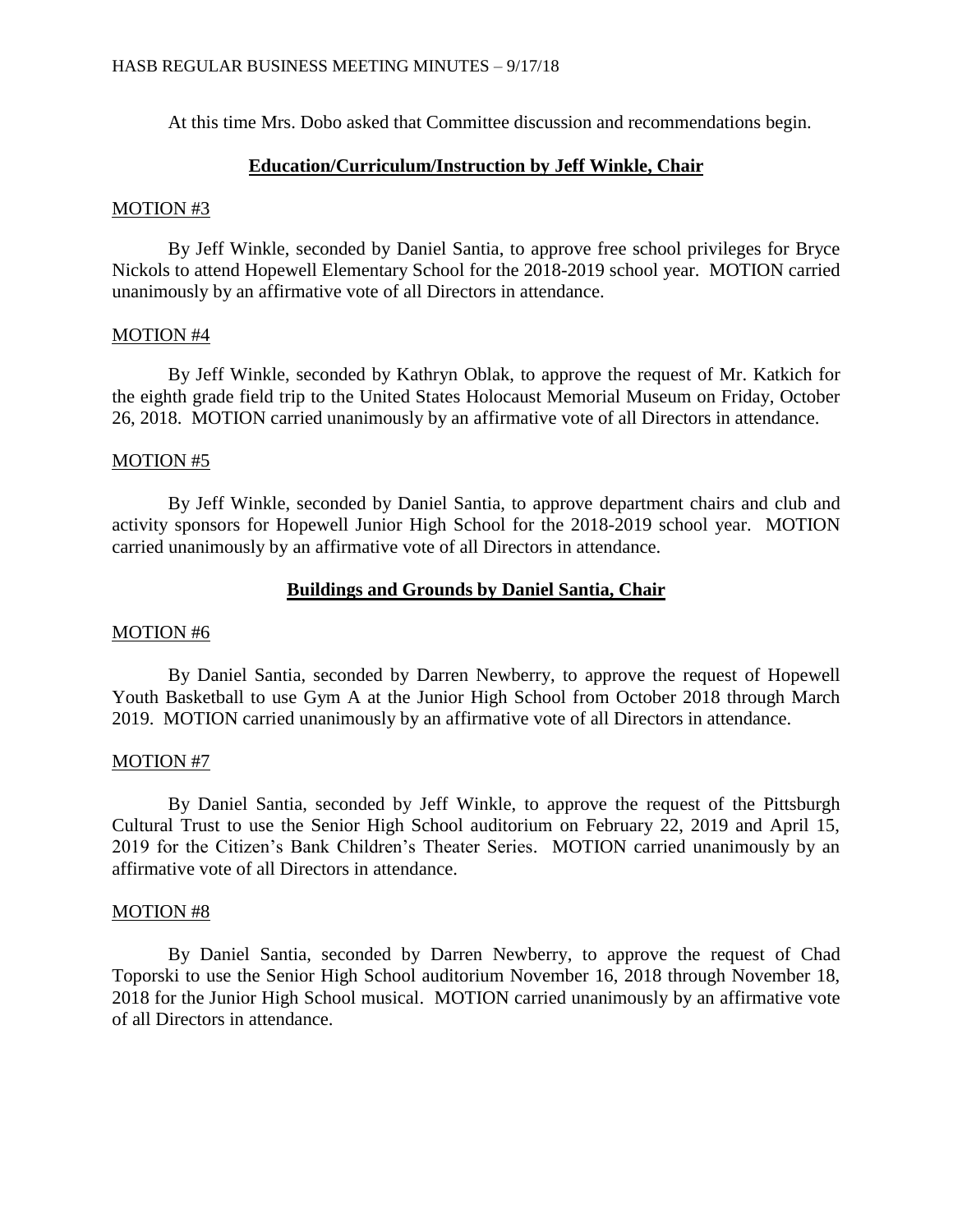## MOTION #9

By Daniel Santia, seconded by Jeff Winkle, to approve the District-wide feasibility study provided by VEBH in the amount of \$19,886.00 as presented in the proposal dated August 16, 2018. MOTION carried unanimously by an affirmative roll call vote of all Directors in attendance.

## **Finance and Budget by Lori McKittrick, Chair**

### APPROVAL OF GROUPED ITEMS

### MOTION #10

By Lori McKittrick, seconded by Kathryn Oblak, to approve items (1) and (2) and to ratify items (3) and (4) as presented in accordance with School Board's agreement for grouping items in a single motion. MOTION carried unanimously by an affirmative roll call vote of all Directors in attendance.

- 1. General Fund List of Bills in the amount of \$582,273.49
- 2. Cafeteria Fund payments in the amount of \$45,842.99
- 3. General Fund payments in the amount of \$560,506.73
- 4. Cafeteria Fund payments in the amount of \$1,429.00

### MOTION #11

By Lori McKittrick, seconded by Darren Newberry, to approve the proposal from Reschini Group to assist with employer reporting requirements under the Affordable Care Act in the amount of \$6.25 per required filing. MOTION carried unanimously by an affirmative vote of all Directors in attendance.

## MOTION #12

By Lori McKittrick, seconded by Kathryn Oblak, to approve the Contract with West Interactive Services Corporation for a one year contract for SchoolMessenger, a school notification system, at a cost of \$3,691.80. MOTION carried unanimously by an affirmative vote of all Directors in attendance.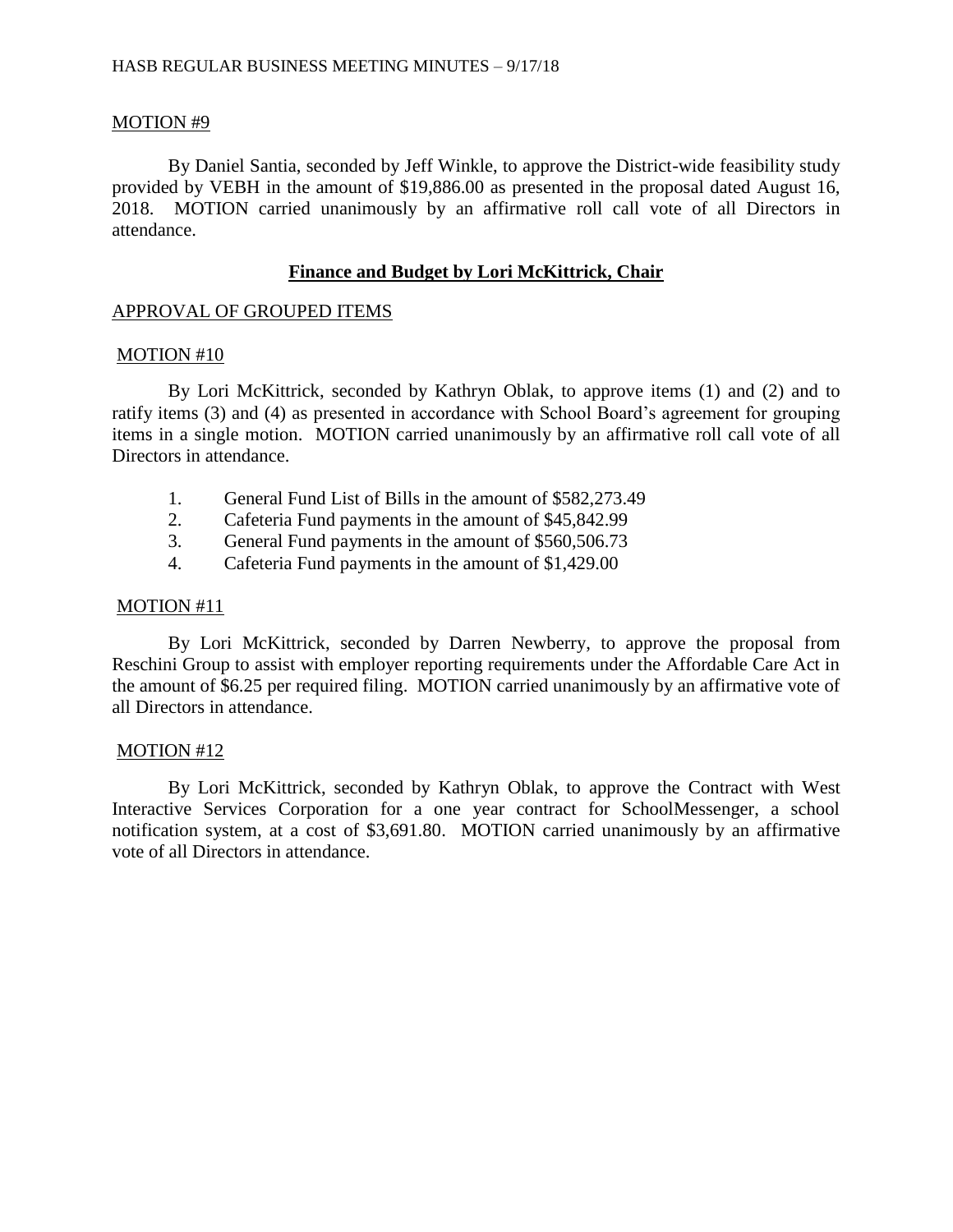## **Legislative by Kathryn Oblak; Chair**

#### MOTION #13

MOTION by Kathryn Oblak, seconded by Daniel Santia, to approve the following candidates for PSBA election of officers. MOTION carried unanimously by an affirmative vote of all Directors in attendance.

- a. President-elect: Eric Wolfgang
- b. Vice President: Art Levinowitz
- c. PSBA Insurance Trust: (vote for up to 3) William S. LaCoff, Dr. Richard Frerichs, Nathan Mains

# **Personnel by Rob Harmotto, Chair**

### MOTION #14

By Rob Harmotto, seconded by Darren Newberry, to accept the resignation of Kim Lauer as Junior High Visual Arts Club sponsor, effective August 28, 2018. MOTION carried unanimously by an affirmative vote of all Directors in attendance.

### MOTION #15

By Rob Harmotto, seconded by Lori McKittrick, to approve the employment of Carrie-Ann Wise, Transportation Department mechanic, effective September 18, 2018. MOTION carried unanimously by an affirmative vote of all Directors in attendance.

#### MOTION #16

By Rob Harmotto, seconded by Darren Newberry, to approve the change of employment status for Carl Platko from substitute to permanent bus driver, effective August 21, 2018. MOTION carried unanimously by an affirmative vote of all Directors in attendance.

#### MOTION #17

By Rob Harmotto, seconded by Kathryn Oblak, to approve the change of employment status for Brittany Enders from substitute to permanent bus driver, effective August 28, 2018. MOTION carried unanimously by an affirmative vote of all Directors in attendance.

#### MOTION #18

By Rob Harmotto, seconded by Darren Newberry, to accept the resignation of Tina Fratangeli, paraprofessional, effective September 11, 2018. MOTION carried unanimously by an affirmative vote of all Directors in attendance.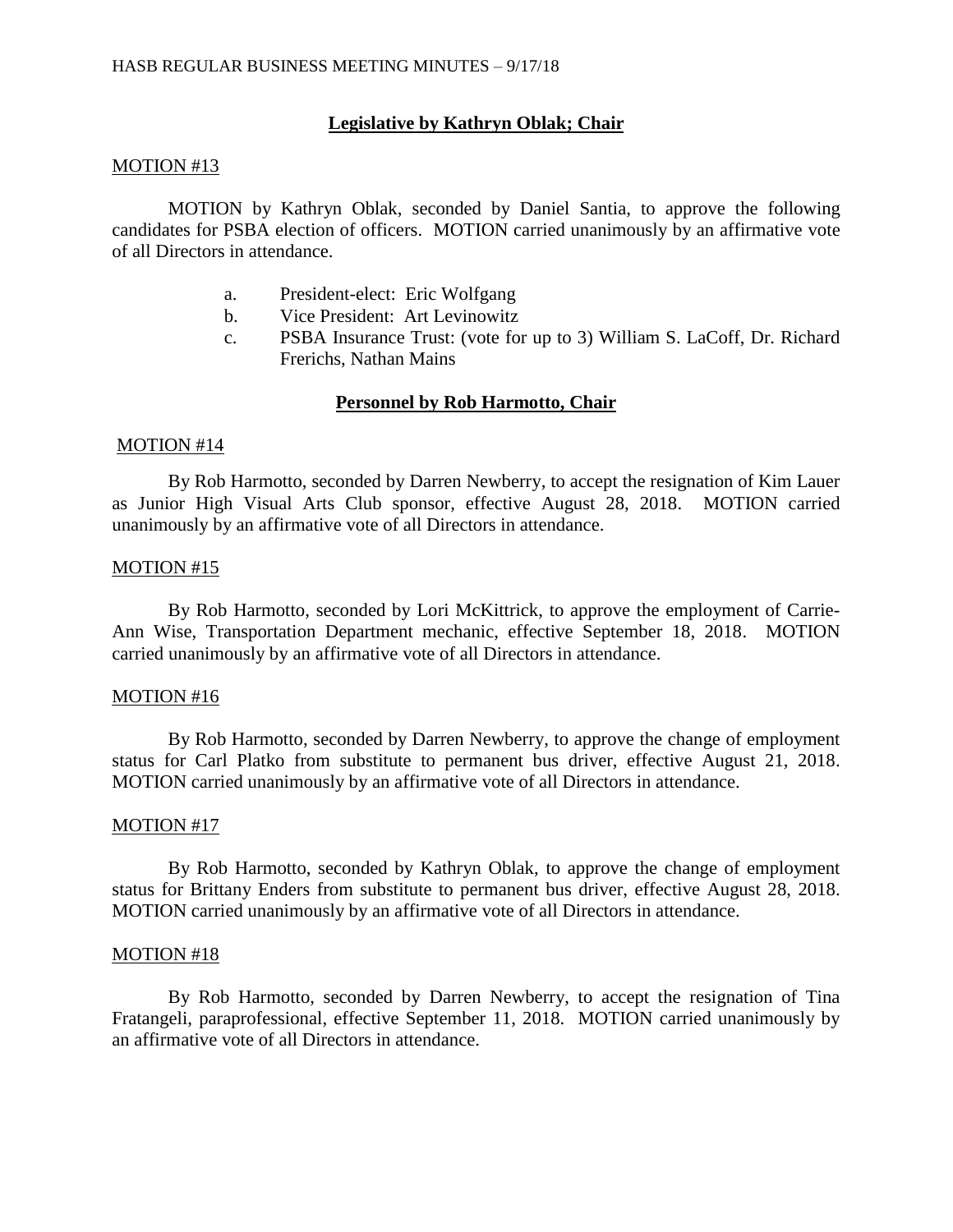## MOTION #19

By Rob Harmotto, seconded by Darren Newberry, to approve the change of employment status for Jim Brown, 7<sup>th</sup> Assistant Football Coach, to volunteer. MOTION carried unanimously by an affirmative vote of all Directors in attendance.

## Superintendent's Report

Dr. Miller spoke of how very proud she was of our students, parents and staff during the vehicle accident on Friday evening.

### Solicitor's Report

Nothing to report.

### Unfinished Business

Nothing to report.

## Upcoming School Board Meetings

October 1, 2018 – 7:00 p.m. Work Meeting, Central Administration October 15, 2018 – 7:00 p.m. Regular Business Meeting, Central Administration

#### EXECUTIVE SESSION

At this point in the meeting, Mrs. Dobo announced that an Executive Session would be held following the meeting to discuss personnel matters. This announcement is being made to be in compliance with Act 84 of 1986, Pennsylvania's Sunshine Law, as amended.